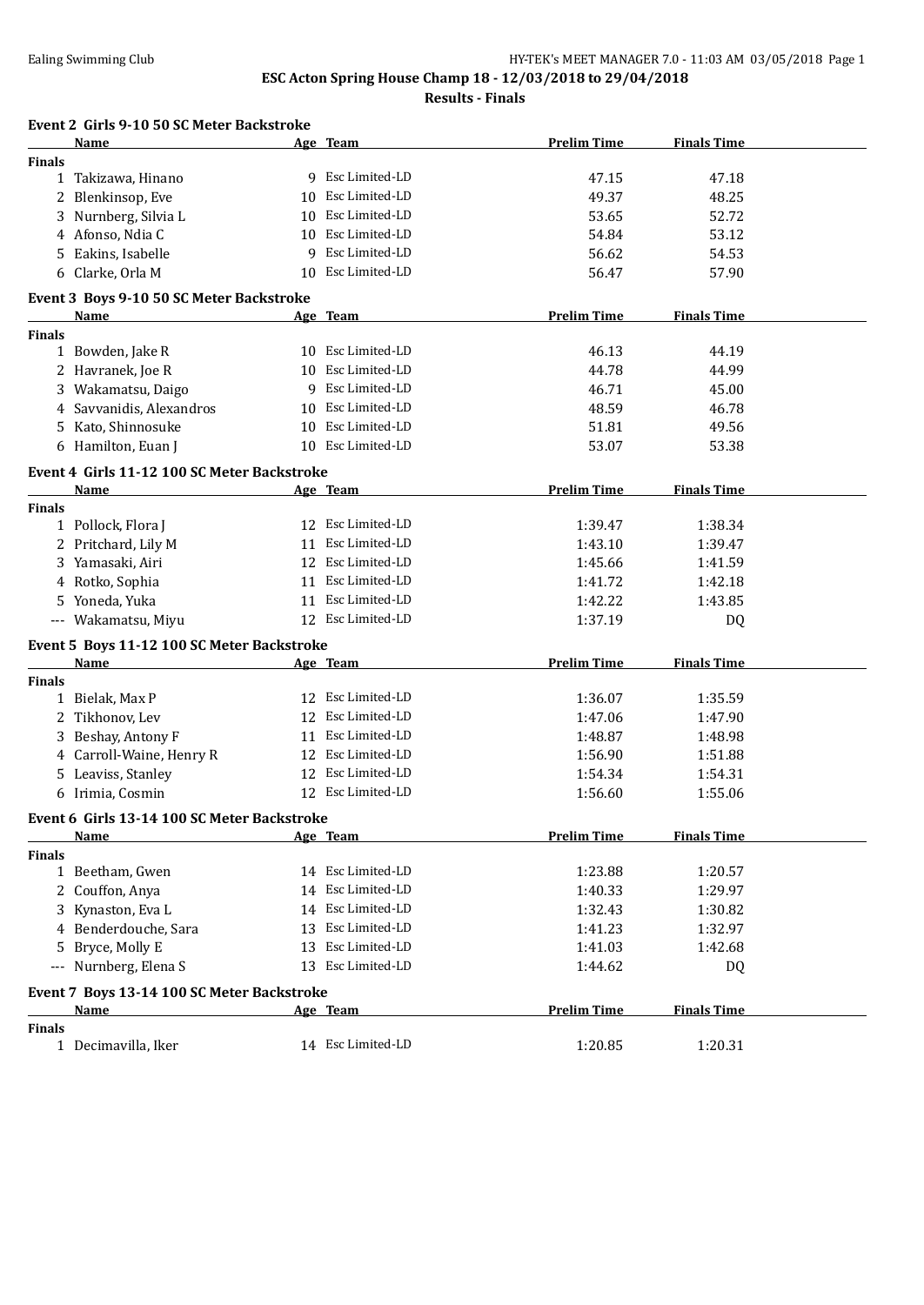### **Finals ... (Event 7 Boys 13-14 100 SC Meter Backstroke) Name Age Team Prelim Time Finals Time** 2 Bouchenaf, Adam 14 Esc Limited-LD 1:23.84 1:20.78 3 Stojsavljevic, Savo 14 Esc Limited-LD 1:28.47 1:26.72 4 Mehmedbasic, Deni 13 Esc Limited-LD 1:25.47 1:29.38 5 Rasmussen, Lucas 13 Esc Limited-LD 1:36.59 1:32.87 6 Krasnodebski, Adam 13 Esc Limited-LD 1:36.18 1:36.22 **Event 8 Girls 15 & Over 100 SC Meter Backstroke Name Age Team Prelim Time Finals Time Finals** 1 Krynska, Agatka 18 Esc Limited-LD 1:20.62 1:16.31 2 Bryce, Emily 17 Esc Limited-LD 1:23.34 1:19.10 3 Biadala, Zuzanna 15 Esc Limited-LD 1:24.06 1:23.41 4 Soliman, Sara 17 Esc Limited-LD 1:29.08 1:25.81 5 Gorman, Sorcha 19 Esc Limited-LD 1:26.00 1:27.47 6 Beben, Nicola 15 Esc Limited-LD 1:28.53 1:30.00 **Event 9 Boys 15 & Over 100 SC Meter Backstroke Name Age Team Prelim Time Finals Time Finals** 1 Krynski, Jacek 15 Esc Limited-LD 1:20.81 1:16.38 2 Madi, Wadih 18 Esc Limited-LD 1:21.28 1:20.94 3 Urbisci, Davide 17 Esc Limited-LD 1:25.00 1:22.43 4 Ziniak, Alexander 17 Esc Limited-LD 1:26.38 1:23.88 5 Savoia, Luca 15 Esc Limited-LD 1:42.40 1:24.44 6 Quickenden, Fraser J 15 Esc Limited-LD 1:22.79 1:25.47 **Event 11 Girls 9-10 50 SC Meter Freestyle Age Team Prelim Time Finals Time Finals** 1 Takizawa, Hinano 9 Esc Limited-LD 43.78 43.97 2 Blenkinsop, Eve 10 Esc Limited-LD 44.50 44.13 3 McGillveray, Isabella H 10 Esc Limited-LD 49.03 47.41 4 Rasmussen, Mia 9 Esc Limited-LD 49.94 48.53 5 Nurnberg, Silvia L<br>
10 Esc Limited-LD<br>
52.19 50.19 6 Afonso, Ndia C 10 Esc Limited-LD 49.66 50.47 **Event 12 Boys 9-10 50 SC Meter Freestyle Age Team Prelim Time Finals Time Finals** 1 Bowden, Jake R 10 Esc Limited-LD 38.22 37.59 2 Havranek, Joe R 10 Esc Limited-LD 38.03 38.25 3 Wakamatsu, Daigo 9 Esc Limited-LD 41.75 40.34 4 Kato, Shinnosuke 10 Esc Limited-LD 44.32 41.39 5 Savvanidis, Alexandros 10 Esc Limited-LD 43.69 41.40 6 Hamilton, Euan J 10 Esc Limited-LD 45.32 47.35 **Event 13 Girls 11-12 100 SC Meter Freestyle Age Team Prelim Time Finals Time Finals** 1 Wakamatsu, Miyu 12 Esc Limited-LD 1:24.85 1:22.50 2 Parkinson-Smith, Savannah 11 Esc Limited-LD 1:32.60 1:28.09 3 Pollock, Flora J 12 Esc Limited-LD 1:33.85 1:28.38 4 Yamasaki, Airi 12 Esc Limited-LD 1:33.28 1:30.50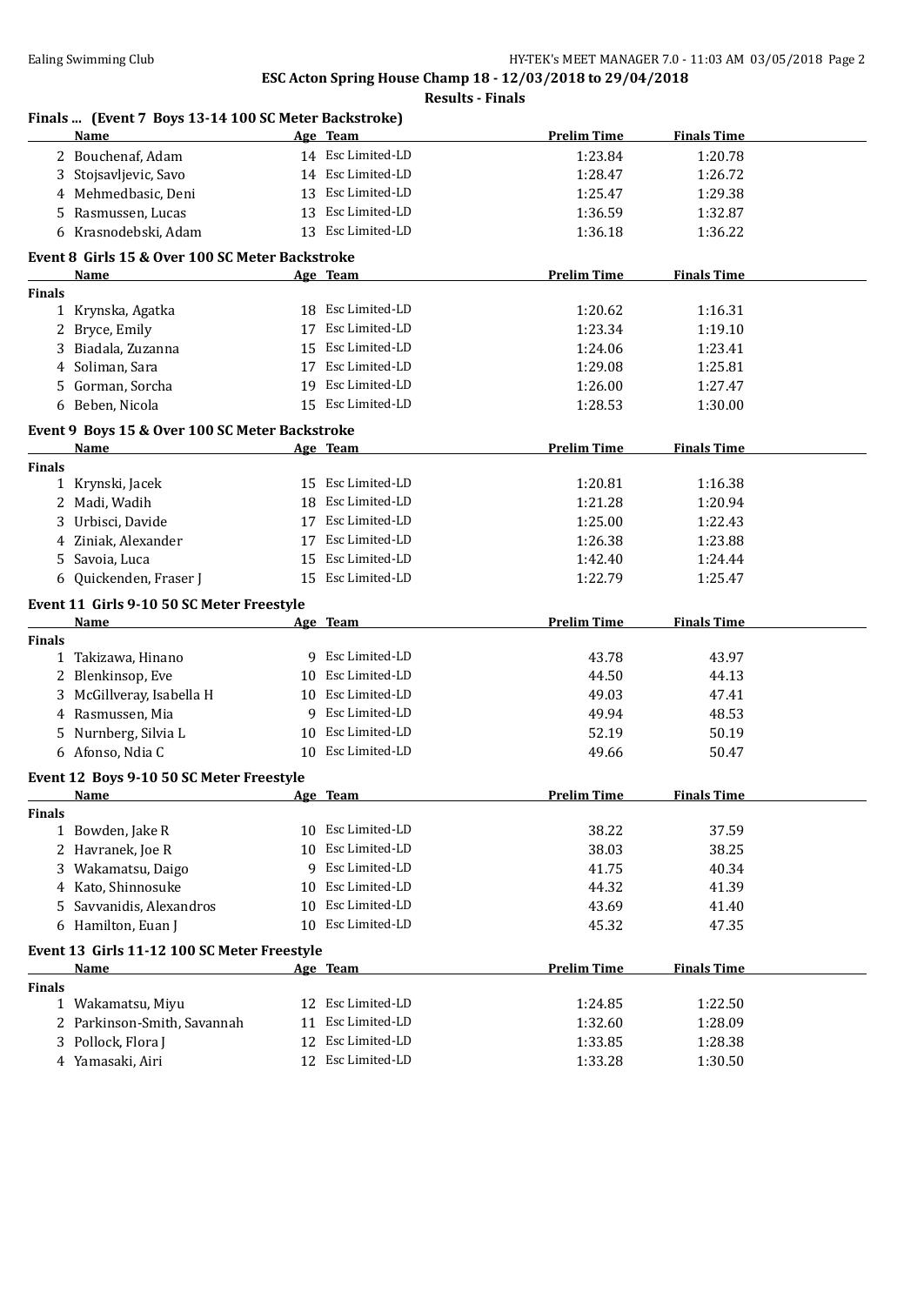### **Results - Finals**

### **Finals ... (Event 13 Girls 11-12 100 SC Meter Freestyle)**

|               | Name                                            |    | Age Team          | <b>Prelim Time</b> | <b>Finals Time</b> |
|---------------|-------------------------------------------------|----|-------------------|--------------------|--------------------|
|               | 5 Yoneda, Yuka                                  |    | 11 Esc Limited-LD | 1:32.53            | 1:30.82            |
|               | 6 Pritchard, Lily M                             |    | 11 Esc Limited-LD | 1:37.13            | 1:32.03            |
|               |                                                 |    |                   |                    |                    |
|               | Event 14 Boys 11-12 100 SC Meter Freestyle      |    |                   | <b>Prelim Time</b> | <b>Finals Time</b> |
|               | Name                                            |    | Age Team          |                    |                    |
| <b>Finals</b> | 1 Bielak, Max P                                 |    | 12 Esc Limited-LD | 1:25.72            | 1:28.28            |
|               | 2 Beshay, Antony F                              |    | 11 Esc Limited-LD | 1:47.06            | 1:35.12            |
|               |                                                 |    | 12 Esc Limited-LD |                    |                    |
|               | 3 Leaviss, Stanley                              |    |                   | 1:39.41            | 1:37.56            |
|               | 4 Tikhonov, Lev                                 |    | 12 Esc Limited-LD | 1:37.57            | 1:39.97            |
|               | 5 Carroll-Waine, Henry R                        |    | 12 Esc Limited-LD | 1:49.35            | 1:42.22            |
|               | 6 Bialek, Kacper                                |    | 12 Esc Limited-LD | 1:52.53            | 1:49.50            |
|               | Event 15 Girls 13-14 100 SC Meter Freestyle     |    |                   |                    |                    |
|               | Name                                            |    | Age Team          | <b>Prelim Time</b> | <b>Finals Time</b> |
| <b>Finals</b> |                                                 |    |                   |                    |                    |
|               | 1 Beetham, Gwen                                 |    | 14 Esc Limited-LD | 1:17.06            | 1:13.69            |
|               | 2 Couffon, Anya                                 |    | 14 Esc Limited-LD | 1:28.52            | 1:16.28            |
|               | 3 Kynaston, Eva L                               |    | 14 Esc Limited-LD | 1:25.75            | 1:25.47            |
|               | 4 Bryce, Molly E                                |    | 13 Esc Limited-LD | 1:30.22            | 1:27.62            |
|               | 5 Benderdouche, Sara                            |    | 13 Esc Limited-LD | 1:33.53            | 1:28.50            |
|               | 6 Nurnberg, Elena S                             |    | 13 Esc Limited-LD | 1:32.37            | 1:33.75            |
|               |                                                 |    |                   |                    |                    |
|               | Event 16 Boys 13-14 100 SC Meter Freestyle      |    |                   |                    |                    |
|               | Name                                            |    | Age Team          | <b>Prelim Time</b> | <b>Finals Time</b> |
| <b>Finals</b> |                                                 |    |                   |                    |                    |
|               | 1 Bouchenaf, Adam                               |    | 14 Esc Limited-LD | 1:12.58            | 1:10.32            |
|               | 2 Stojsavljevic, Savo                           |    | 14 Esc Limited-LD | 1:12.62            | 1:10.69            |
|               | 3 Decimavilla, Iker                             |    | 14 Esc Limited-LD | 1:15.06            | 1:17.94            |
|               | 4 Mehmedbasic, Deni                             |    | 13 Esc Limited-LD | 1:16.12            | 1:18.56            |
|               | 5 Rasmussen, Lucas                              |    | 13 Esc Limited-LD | 1:23.87            | 1:18.97            |
|               | 6 Verroiotis, Panos                             |    | 13 Esc Limited-LD | 1:24.84            | 1:26.66            |
|               | Event 17 Girls 15 & Over 100 SC Meter Freestyle |    |                   |                    |                    |
|               | <b>Name</b>                                     |    | Age Team          | <b>Prelim Time</b> | <b>Finals Time</b> |
| <b>Finals</b> |                                                 |    |                   |                    |                    |
|               | 1 Krynska, Agatka                               |    | 18 Esc Limited-LD | 1:09.56            | 1:08.62            |
|               | 2 Bryce, Emily                                  |    | 17 Esc Limited-LD | 1:10.31            | 1:09.25            |
|               | 3 Macmenamin, Sophie                            |    | 15 Esc Limited-LD | 1:12.16            | 1:11.13            |
| 4             | Streltsova, Sofia                               |    | 15 Esc Limited-LD | 1:13.44            | 1:13.75            |
| 5.            | Gorman, Sorcha                                  | 19 | Esc Limited-LD    | 1:17.09            | 1:17.03            |
|               | 6 Biadala, Zuzanna                              | 15 | Esc Limited-LD    | 1:17.03            | 1:17.53            |
|               |                                                 |    |                   |                    |                    |
|               | Event 18 Boys 15 & Over 100 SC Meter Freestyle  |    |                   |                    |                    |
|               | Name                                            |    | Age Team          | <b>Prelim Time</b> | <b>Finals Time</b> |
| <b>Finals</b> |                                                 |    |                   |                    |                    |
|               | 1 Madi, Wadih                                   | 18 | Esc Limited-LD    | 1:09.30            | 1:06.66            |
| 2             | Urbisci, Davide                                 | 17 | Esc Limited-LD    | 1:08.03            | 1:08.66            |
| 3             | Krynski, Jacek                                  | 15 | Esc Limited-LD    | 1:11.53            | 1:09.53            |
| 4             | Ziniak, Alexander                               | 17 | Esc Limited-LD    | 1:18.03            | 1:15.41            |
| 5             | Savoia, Luca                                    | 15 | Esc Limited-LD    | 1:18.78            | 1:19.93            |
| $---$         | Quickenden, Fraser J                            |    | 15 Esc Limited-LD | 1:12.37            | <b>NS</b>          |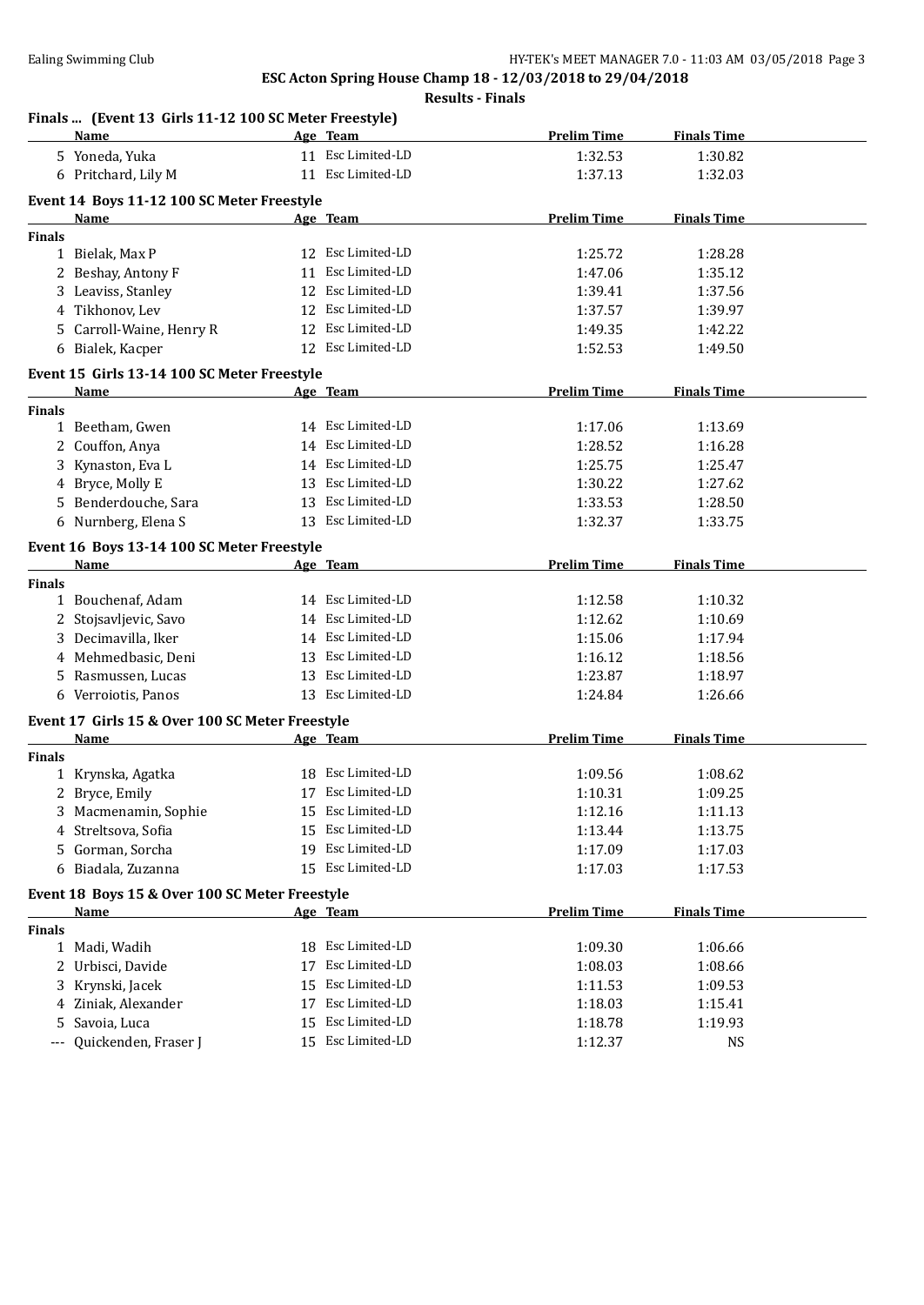**Results - Finals**

|               | Event 20 Girls 9-10 50 SC Meter Breaststroke<br>Name |    | Age Team          | <b>Prelim Time</b> | <b>Finals Time</b> |
|---------------|------------------------------------------------------|----|-------------------|--------------------|--------------------|
| <b>Finals</b> |                                                      |    |                   |                    |                    |
|               | 1 Takizawa, Hinano                                   |    | 9 Esc Limited-LD  | 57.94              | 55.78              |
|               | 2 Nurnberg, Silvia L                                 |    | 10 Esc Limited-LD | 1:00.50            | 58.88              |
| 3             | Rasmussen, Mia                                       | 9  | Esc Limited-LD    | 1:03.09            | 1:02.91            |
|               | 4 Afonso, Ndia C                                     |    | 10 Esc Limited-LD | 1:07.78            | 1:07.84            |
|               | 5 McGillveray, Isabella H                            |    | 10 Esc Limited-LD | 1:06.97            | 1:08.75            |
|               | --- Blenkinsop, Eve                                  |    | 10 Esc Limited-LD | 57.60              | DQ                 |
|               |                                                      |    |                   |                    |                    |
|               | Event 21 Boys 9-10 50 SC Meter Breaststroke          |    |                   |                    |                    |
|               | Name                                                 |    | Age Team          | <b>Prelim Time</b> | <b>Finals Time</b> |
| <b>Finals</b> | 1 Havranek, Joe R                                    |    | 10 Esc Limited-LD | 53.06              | 52.18              |
|               | 2 Bowden, Jake R                                     |    | 10 Esc Limited-LD | 53.59              | 53.47              |
| 3             | Hamilton, Euan J                                     |    | 10 Esc Limited-LD | 57.37              | 55.36              |
| 4             | Savvanidis, Alexandros                               |    | 10 Esc Limited-LD | 57.78              | 55.37              |
|               | 5 Kato, Shinnosuke                                   |    | 10 Esc Limited-LD | 57.22              | 56.66              |
|               | 6 Wakamatsu, Daigo                                   |    | 9 Esc Limited-LD  | 1:00.47            | 56.97              |
|               |                                                      |    |                   |                    |                    |
|               | Event 22 Girls 11-12 100 SC Meter Breaststroke       |    |                   |                    |                    |
|               | Name                                                 |    | Age Team          | <b>Prelim Time</b> | <b>Finals Time</b> |
| <b>Finals</b> |                                                      |    | Esc Limited-LD    |                    |                    |
|               | 1 Yamasaki, Airi                                     | 12 | 12 Esc Limited-LD | 1:56.00            | 1:47.93            |
| 2             | Wakamatsu, Miyu                                      |    |                   | 1:55.90            | 1:51.84            |
| 3             | Parkinson-Smith, Savannah                            |    | 11 Esc Limited-LD | 1:59.35            | 1:52.63            |
|               | 4 Pritchard, Lily M                                  |    | 11 Esc Limited-LD | 1:56.34            | 1:53.56            |
|               | 5 Pollock, Flora J                                   | 12 | Esc Limited-LD    | 1:59.59            | 1:54.81            |
|               | 6 Rotko, Sophia                                      |    | 11 Esc Limited-LD | 2:04.69            | 2:04.47            |
|               | Event 23 Boys 11-12 100 SC Meter Breaststroke        |    |                   |                    |                    |
|               | Name                                                 |    | Age Team          | <b>Prelim Time</b> | <b>Finals Time</b> |
| Finals        |                                                      |    |                   |                    |                    |
|               | 1 Bielak, Max P                                      |    | 12 Esc Limited-LD | 1:56.47            | 1:55.31            |
| 2             | Tikhonov, Lev                                        | 12 | Esc Limited-LD    | 1:55.66            | 1:59.19            |
| 3             | Bialek, Kacper                                       |    | 12 Esc Limited-LD | 2:11.78            | 2:00.81            |
| 4             | Carroll-Waine, Henry R                               |    | 12 Esc Limited-LD | 2:16.15            | 2:06.75            |
| 5             | Beshay, Antony F                                     |    | 11 Esc Limited-LD | 2:12.50            | 2:08.97            |
|               | 6 Irimia, Cosmin                                     |    | 12 Esc Limited-LD | 2:15.28            | 2:09.41            |
|               | Event 24 Girls 13-14 100 SC Meter Breaststroke       |    |                   |                    |                    |
|               | Name                                                 |    | Age Team          | <b>Prelim Time</b> | <b>Finals Time</b> |
| Finals        |                                                      |    |                   |                    |                    |
|               | 1 Beetham, Gwen                                      |    | 14 Esc Limited-LD | 1:42.03            | 1:35.85            |
|               | 2 Bryce, Molly E                                     |    | 13 Esc Limited-LD | 1:46.00            | 1:42.09            |
|               | 3 Macyte, Esmile M                                   |    | 13 Esc Limited-LD | 1:51.15            | 1:43.19            |
|               | 4 Couffon, Anya                                      |    | 14 Esc Limited-LD | 1:56.10            | 1:44.16            |
|               | 5 Warrillow, Isabella F                              |    | 13 Esc Limited-LD | 1:59.09            | 1:51.84            |
|               | 6 Nurnberg, Elena S                                  |    | 13 Esc Limited-LD | 2:01.07            | 1:59.92            |
|               | Event 25 Boys 13-14 100 SC Meter Breaststroke        |    |                   |                    |                    |
|               | Name                                                 |    | Age Team          | <b>Prelim Time</b> | <b>Finals Time</b> |
| <b>Finals</b> |                                                      |    |                   |                    |                    |
|               | 1 Stojsavljevic, Savo                                |    | 14 Esc Limited-LD | 1:35.78            | 1:32.97            |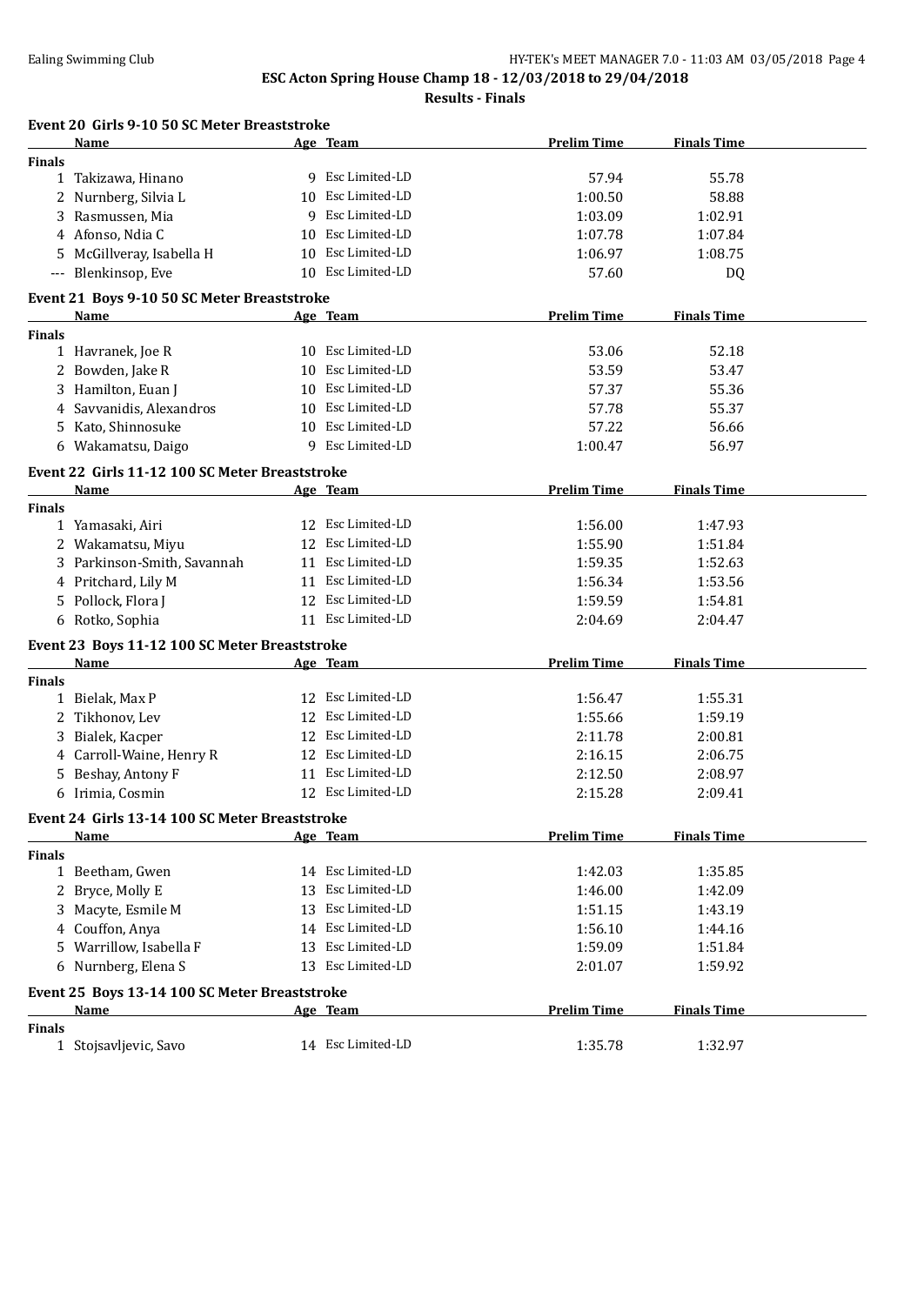|               | Finals  (Event 25 Boys 13-14 100 SC Meter Breaststroke)<br>Name |    | Age Team          | <b>Prelim Time</b> | <b>Finals Time</b> |
|---------------|-----------------------------------------------------------------|----|-------------------|--------------------|--------------------|
|               | 2 Krasnodebski, Adam                                            |    | 13 Esc Limited-LD | 1:48.50            | 1:39.28            |
|               | 3 Decimavilla, Iker                                             |    | 14 Esc Limited-LD | 1:36.63            |                    |
|               | 4 Mehmedbasic, Deni                                             |    | 13 Esc Limited-LD | 1:46.25            | 1:40.00<br>1:47.62 |
|               | Verroiotis, Panos                                               |    | 13 Esc Limited-LD | 1:48.87            | 1:53.59            |
| 5.            | --- Bouchenaf, Adam                                             |    | 14 Esc Limited-LD |                    |                    |
|               |                                                                 |    |                   | 1:32.82            | <b>NS</b>          |
|               | Event 26 Girls 15 & Over 100 SC Meter Breaststroke              |    |                   |                    |                    |
|               | Name                                                            |    | Age Team          | <b>Prelim Time</b> | <b>Finals Time</b> |
| <b>Finals</b> |                                                                 |    |                   |                    |                    |
|               | 1 Bryce, Emily                                                  |    | 17 Esc Limited-LD | 1:32.75            | 1:27.25            |
|               | 2 Streltsova, Sofia                                             |    | 15 Esc Limited-LD | 1:31.03            | 1:27.78            |
| 3             | Niarchou, Olga                                                  |    | 15 Esc Limited-LD | 1:37.72            | 1:36.78            |
| 4             | Macmenamin, Sophie                                              |    | 15 Esc Limited-LD | 1:40.23            | 1:41.66            |
| 5             | Biadala, Zuzanna                                                |    | 15 Esc Limited-LD | 1:43.38            | 1:43.04            |
|               | 6 Krynska, Agatka                                               |    | 18 Esc Limited-LD | 1:42.72            | 1:45.84            |
|               | Event 27 Boys 15 & Over 100 SC Meter Breaststroke               |    |                   |                    |                    |
|               | Name                                                            |    | Age Team          | <b>Prelim Time</b> | <b>Finals Time</b> |
| <b>Finals</b> |                                                                 |    |                   |                    |                    |
|               | 1 Ziniak, Alexander                                             |    | 17 Esc Limited-LD | 1:43.53            | 1:33.19            |
|               | 2 Madi, Wadih                                                   |    | 18 Esc Limited-LD | 1:37.62            | 1:36.63            |
|               | 3 Savoia, Luca                                                  |    | 15 Esc Limited-LD | 1:41.06            | 1:37.94            |
|               | 4 Krynski, Jacek                                                |    | 15 Esc Limited-LD | 1:39.75            | 1:41.04            |
|               | 5 Urbisci, Davide                                               |    | 17 Esc Limited-LD | 1:42.19            | 1:44.62            |
|               | --- Quickenden, Fraser J                                        |    | 15 Esc Limited-LD | 1:47.53            | <b>NS</b>          |
|               | Event 29 Girls 9-10 25 SC Meter Butterfly                       |    |                   |                    |                    |
|               | Name                                                            |    | Age Team          | <b>Prelim Time</b> | <b>Finals Time</b> |
| <b>Finals</b> |                                                                 |    |                   |                    |                    |
|               | 1 Takizawa, Hinano                                              |    | 9 Esc Limited-LD  | 25.19              | 24.13              |
|               | 2 Blenkinsop, Eve                                               |    | 10 Esc Limited-LD | 27.44              | 26.75              |
|               | 3 Nurnberg, Silvia L                                            |    | 10 Esc Limited-LD | 26.84              | 27.28              |
| 4             | Eakins, Isabelle                                                | 9  | Esc Limited-LD    | 31.10              | 28.00              |
| 5             | Rasmussen, Mia                                                  | 9  | Esc Limited-LD    | 26.31              | 28.54              |
|               | --- Clarke, Orla M                                              | 10 | Esc Limited-LD    | 27.15              | DQ                 |
|               | Event 30 Boys 9-10 25 SC Meter Butterfly                        |    |                   |                    |                    |
|               | <b>Example 2</b> Age Team<br><u>Name</u>                        |    |                   | <b>Prelim Time</b> | <b>Finals Time</b> |
| <b>Finals</b> |                                                                 |    |                   |                    |                    |
|               | 1 Bowden, Jake R                                                |    | 10 Esc Limited-LD | 22.69              | 20.39              |
| 2             | Wakamatsu, Daigo                                                | 9  | Esc Limited-LD    | 22.25              | 20.78              |
| 3             | Havranek, Joe R                                                 | 10 | Esc Limited-LD    | 22.87              | 21.18              |
| 4             | Kato, Shinnosuke                                                | 10 | Esc Limited-LD    | 23.22              | 22.47              |
| 5             | Hamilton, Euan J                                                | 10 | Esc Limited-LD    | 26.28              | 28.35              |
| 6             | Savvanidis, Alexandros                                          | 10 | Esc Limited-LD    | 26.84              | 30.40              |
|               | Event 31 Girls 11-12 50 SC Meter Butterfly                      |    |                   |                    |                    |
|               | <b>Name</b>                                                     |    | Age Team          | <b>Prelim Time</b> | <b>Finals Time</b> |
| <b>Finals</b> |                                                                 |    |                   |                    |                    |
|               | 1 Wakamatsu, Miyu                                               | 12 | Esc Limited-LD    | 43.09              | 42.19              |
|               |                                                                 |    |                   |                    |                    |
|               |                                                                 | 11 | Esc Limited-LD    |                    |                    |
| 3             | 2 Parkinson-Smith, Savannah<br>Malley, Ilayda L                 | 12 | Esc Limited-LD    | 51.56<br>56.06     | 46.62<br>48.12     |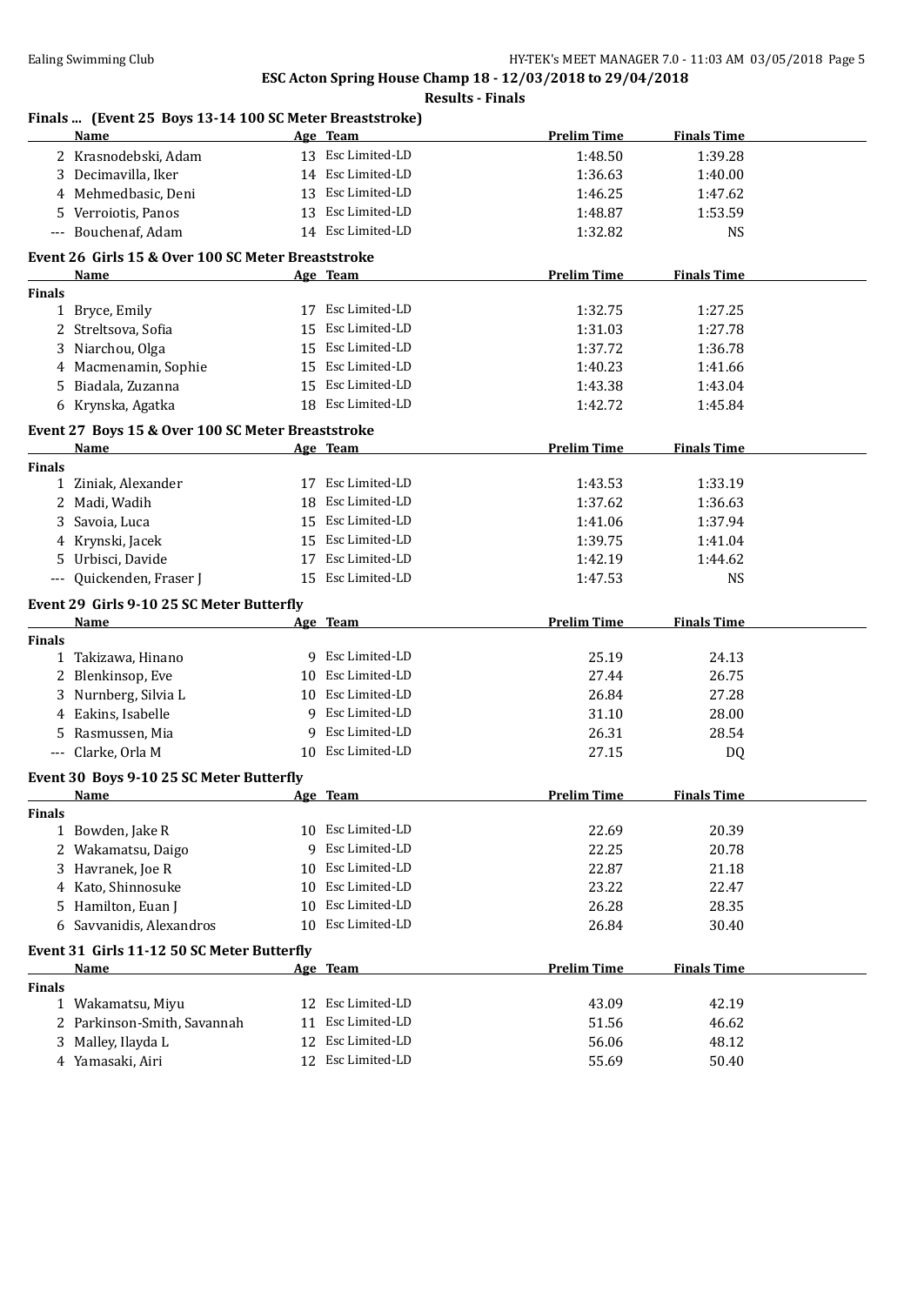| Finals  (Event 31 Girls 11-12 50 SC Meter Butterfly)<br><b>Name</b> | Age Team                | <b>Prelim Time</b> | <b>Finals Time</b> |  |
|---------------------------------------------------------------------|-------------------------|--------------------|--------------------|--|
| 5 Pollock, Flora J                                                  | 12 Esc Limited-LD       | 54.12              | 52.50              |  |
| 6 Yoneda, Yuka                                                      | 11 Esc Limited-LD       | 53.87              | 54.15              |  |
| Event 32 Boys 11-12 50 SC Meter Butterfly                           |                         |                    |                    |  |
| Name                                                                | Age Team                | <b>Prelim Time</b> | <b>Finals Time</b> |  |
| <b>Finals</b>                                                       |                         |                    |                    |  |
| 1 Bielak, Max P                                                     | 12 Esc Limited-LD       | 46.25              | 49.31              |  |
| 2 Leaviss, Stanley                                                  | 12 Esc Limited-LD       | 55.59              | 51.82              |  |
| 3 Beshay, Antony F                                                  | 11 Esc Limited-LD       | 55.66              | 52.84              |  |
| 4 Tikhonov, Lev                                                     | 12 Esc Limited-LD       | 58.25              | 58.09              |  |
| 5 Bialek, Kacper                                                    | 12 Esc Limited-LD       | 1:02.71            | 1:00.38            |  |
| 6 Irimia, Cosmin                                                    | 12 Esc Limited-LD       | 1:05.84            | 1:01.72            |  |
|                                                                     |                         |                    |                    |  |
| Event 33 Girls 13-14 100 SC Meter Butterfly                         |                         |                    |                    |  |
| Name                                                                | Age Team                | <b>Prelim Time</b> | <b>Finals Time</b> |  |
| <b>Finals</b>                                                       |                         |                    |                    |  |
| 1 Beetham, Gwen                                                     | 14 Esc Limited-LD       | 1:37.13            | 1:29.35            |  |
| 2 Kynaston, Eva L                                                   | 14 Esc Limited-LD       | 1:36.42            | 1:42.82            |  |
| 3 Bryce, Molly E                                                    | 13 Esc Limited-LD       | 1:55.88            | 1:46.80            |  |
| 4 Macyte, Esmile M                                                  | 13 Esc Limited-LD       | 2:04.81            | 1:53.16            |  |
| 5 Nurnberg, Elena S                                                 | 13 Esc Limited-LD       | 2:12.47            | 2:08.60            |  |
| Event 34 Boys 13-14 100 SC Meter Butterfly                          |                         |                    |                    |  |
| Name                                                                | Age Team                | <b>Prelim Time</b> | <b>Finals Time</b> |  |
| <b>Finals</b>                                                       |                         |                    |                    |  |
| 1 Stojsavljevic, Savo                                               | 14 Esc Limited-LD       | 1:53.12            | 1:49.09            |  |
| 2 Demetre, Max                                                      | 13 Esc Limited-LD       | 2:02.66            | 2:06.00            |  |
| Verroiotis, Panos<br>$---$                                          | 13 Esc Limited-LD       | 2:00.97            | DQ                 |  |
| Decimavilla, Iker<br>$-\, -\, -$                                    | 14 Esc Limited-LD       | 1:41.03            | DQ                 |  |
| Bouchenaf, Adam<br>$\scriptstyle\cdots$                             | 14 Esc Limited-LD       | 1:29.06            | <b>NS</b>          |  |
| --- Mehmedbasic, Deni                                               | 13 Esc Limited-LD       | 1:41.40            | <b>NS</b>          |  |
|                                                                     |                         |                    |                    |  |
| Event 35 Girls 15 & Over 100 SC Meter Butterfly                     |                         | <b>Prelim Time</b> |                    |  |
| Name<br><b>Finals</b>                                               | Age Team                |                    | <b>Finals Time</b> |  |
| 1 Krynska, Agatka                                                   | 18 Esc Limited-LD       | 1:20.00            | 1:17.32            |  |
| Bryce, Emily<br>2                                                   | 17 Esc Limited-LD       | 1:26.03            | 1:22.41            |  |
| 3 Macmenamin, Sophie                                                | 15 Esc Limited-LD       | 1:26.32            | 1:26.41            |  |
|                                                                     | 15 Esc Limited-LD       |                    |                    |  |
| 4 Streltsova, Sofia                                                 | Esc Limited-LD          | 1:28.77            | 1:27.69            |  |
| Forster, Maya<br>5.                                                 | 19<br>19 Esc Limited-LD | 1:33.59            | 1:29.94            |  |
| 6 Gorman, Sorcha                                                    |                         | 1:32.68            | 1:34.56            |  |
| Event 36 Boys 15 & Over 100 SC Meter Butterfly                      |                         |                    |                    |  |
| Name                                                                | Age Team                | <b>Prelim Time</b> | <b>Finals Time</b> |  |
| Finals                                                              |                         |                    |                    |  |
| 1 Savoia, Luca                                                      | Esc Limited-LD<br>15    | 1:25.57            | 1:20.38            |  |
| Madi, Wadih<br>2                                                    | Esc Limited-LD<br>18    | 1:26.37            | 1:22.94            |  |
| Urbisci, Davide<br>3                                                | Esc Limited-LD<br>17    | 1:29.47            | 1:26.56            |  |
| Ziniak, Alexander<br>4                                              | Esc Limited-LD<br>17    | 1:50.12            | 1:35.85            |  |
| Krynski, Jacek<br>5                                                 | Esc Limited-LD<br>15    | 1:37.00            | 1:42.46            |  |
| Quickenden, Fraser J<br>$---$                                       | 15 Esc Limited-LD       | 1:42.21            | <b>NS</b>          |  |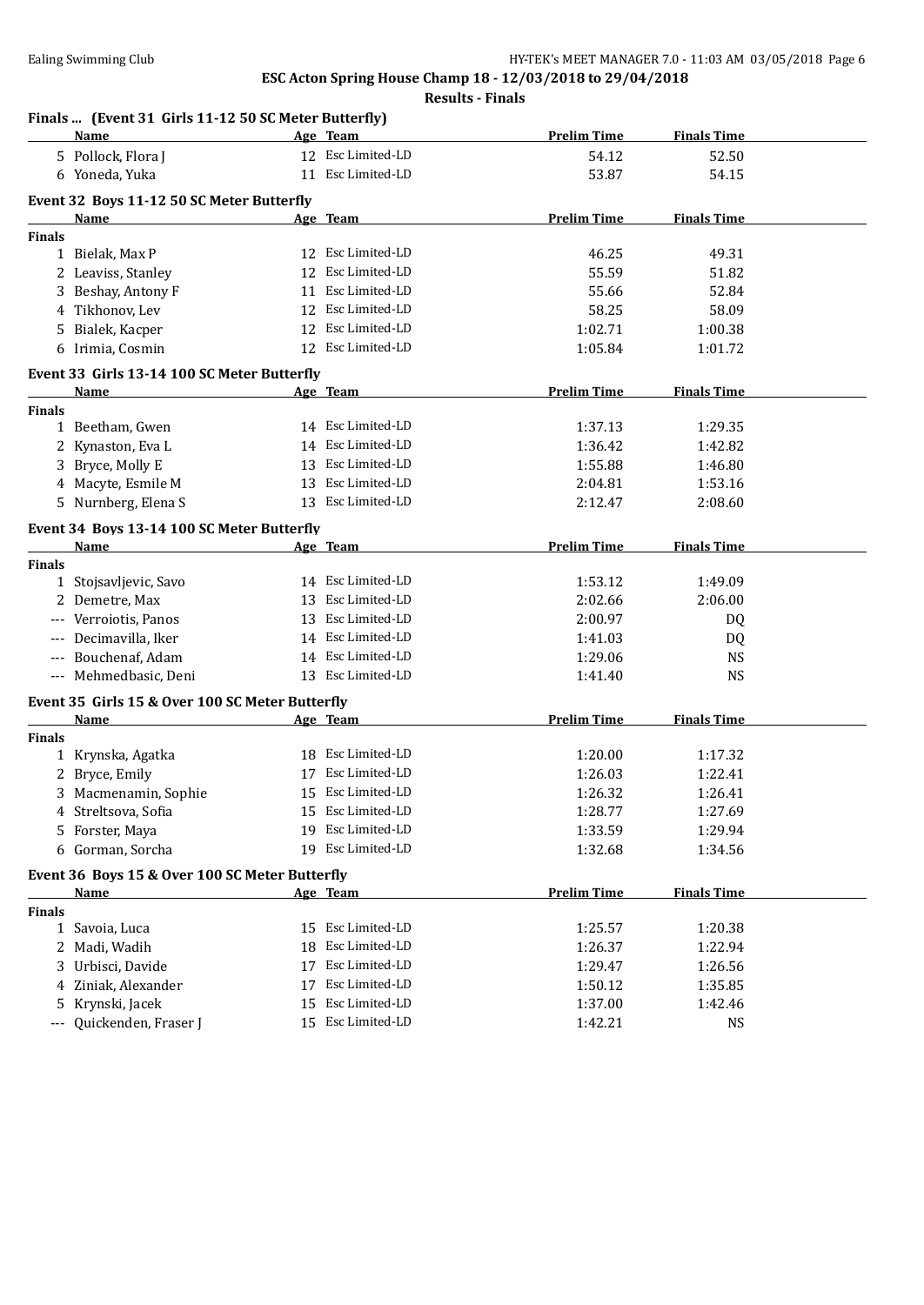**Results - Finals**

#### **Event 38 Girls 9-10 100 SC Meter IM**

|               | <b>Name</b>                          | Age Team             | <b>Prelim Time</b> | <b>Finals Time</b> |  |
|---------------|--------------------------------------|----------------------|--------------------|--------------------|--|
| <b>Finals</b> |                                      |                      |                    |                    |  |
|               | 1 Takizawa, Hinano                   | 9 Esc Limited-LD     | 1:54.66            | 1:52.16            |  |
|               | 2 Blenkinsop, Eve                    | 10 Esc Limited-LD    | 2:03.10            | 1:52.60            |  |
|               | 3 Nurnberg, Silvia L                 | 10 Esc Limited-LD    | 2:10.12            | 2:04.28            |  |
|               | 4 Clarke, Orla M                     | 10 Esc Limited-LD    | 2:13.88            | 2:10.21            |  |
|               | 5 McGillveray, Isabella H            | 10 Esc Limited-LD    | 2:12.72            | 2:10.44            |  |
|               | 6 Rasmussen, Mia                     | 9 Esc Limited-LD     | 2:03.81            |                    |  |
|               |                                      |                      |                    | 2:12.28            |  |
|               | Event 39 Boys 9-10 100 SC Meter IM   |                      |                    |                    |  |
|               | <b>Name</b>                          | Age Team             | <b>Prelim Time</b> | <b>Finals Time</b> |  |
| <b>Finals</b> |                                      |                      |                    |                    |  |
|               | 1 Havranek, Joe R                    | 10 Esc Limited-LD    | 1:41.59            | 1:41.57            |  |
|               | 2 Bowden, Jake R                     | 10 Esc Limited-LD    | 1:44.91            | 1:43.25            |  |
|               | 3 Wakamatsu, Daigo                   | Esc Limited-LD<br>9  | 1:53.09            | 1:43.60            |  |
|               | 4 Kato, Shinnosuke                   | 10 Esc Limited-LD    | 1:53.72            | 1:49.34            |  |
|               | 5 Savvanidis, Alexandros             | Esc Limited-LD<br>10 | 1:57.69            | 1:51.69            |  |
|               | 6 Hamilton, Euan J                   | 10 Esc Limited-LD    | 2:03.37            | 2:09.56            |  |
|               |                                      |                      |                    |                    |  |
|               | Event 40 Girls 11-12 100 SC Meter IM |                      |                    |                    |  |
|               | <b>Name</b>                          | Age Team             | <b>Prelim Time</b> | <b>Finals Time</b> |  |
| <b>Finals</b> |                                      |                      |                    |                    |  |
|               | 1 Wakamatsu, Miyu                    | 12 Esc Limited-LD    | 1:38.74            | 1:33.59            |  |
|               | 2 Parkinson-Smith, Savannah          | Esc Limited-LD<br>11 | 1:46.97            | 1:40.81            |  |
|               | 3 Pollock, Flora J                   | 12 Esc Limited-LD    | 1:49.00            | 1:41.56            |  |
|               | 4 Yamasaki, Airi                     | 12 Esc Limited-LD    | 1:47.07            | 1:43.12            |  |
|               | 5 Pritchard, Lily M                  | Esc Limited-LD<br>11 | 1:49.97            | 1:48.56            |  |
|               | 6 Yoneda, Yuka                       | 11 Esc Limited-LD    | 1:50.71            | 1:49.16            |  |
|               |                                      |                      |                    |                    |  |
|               | Event 41 Boys 11-12 100 SC Meter IM  |                      | <b>Prelim Time</b> | <b>Finals Time</b> |  |
|               | Name                                 | Age Team             |                    |                    |  |
| <b>Finals</b> | 1 Bielak, Max P                      | 12 Esc Limited-LD    | 1:39.60            | 1:42.91            |  |
|               |                                      | 12 Esc Limited-LD    |                    |                    |  |
|               | 2 Tikhonov, Lev                      |                      | 1:49.10            | 1:51.41            |  |
| 3             | Beshay, Antony F                     | 11 Esc Limited-LD    | 1:57.35            | 1:51.83            |  |
|               | 4 Leaviss, Stanley                   | 12 Esc Limited-LD    | 2:00.19            | 1:54.69            |  |
|               | 5 Irimia, Cosmin                     | 12 Esc Limited-LD    | 2:08.69            | 2:02.50            |  |
|               | 6 Bialek, Kacper                     | 12 Esc Limited-LD    | 2:08.81            | 2:04.53            |  |
|               | Event 42 Girls 13-14 100 SC Meter IM |                      |                    |                    |  |
|               | <u>Name</u>                          | Age Team             | <b>Prelim Time</b> | <b>Finals Time</b> |  |
| <b>Finals</b> |                                      |                      |                    |                    |  |
|               | 1 Beetham, Gwen                      | 14 Esc Limited-LD    | 1:27.97            | 1:23.37            |  |
|               | 2 Couffon, Anya                      | 14 Esc Limited-LD    | 1:39.97            | 1:30.69            |  |
|               | 3 Kynaston, Eva L                    | 14 Esc Limited-LD    | 1:39.78            | 1:39.87            |  |
|               | 4 Bryce, Molly E                     | 13 Esc Limited-LD    | 1:43.44            | 1:40.32            |  |
|               | 5 Benderdouche, Sara                 | Esc Limited-LD<br>13 | 1:54.50            | 1:45.13            |  |
|               |                                      |                      |                    |                    |  |
|               | 6 Nurnberg, Elena S                  | 13 Esc Limited-LD    | 1:52.88            | 1:50.03            |  |
|               | Event 45 Boys 13-14 100 SC Meter IM  |                      |                    |                    |  |
|               | <b>Name</b>                          | Age Team             | <b>Prelim Time</b> | <b>Finals Time</b> |  |
| <b>Finals</b> |                                      |                      |                    |                    |  |
|               | 1 Stojsavljevic, Savo                | 14 Esc Limited-LD    | 1:30.19            | 1:27.56            |  |
|               |                                      |                      |                    |                    |  |